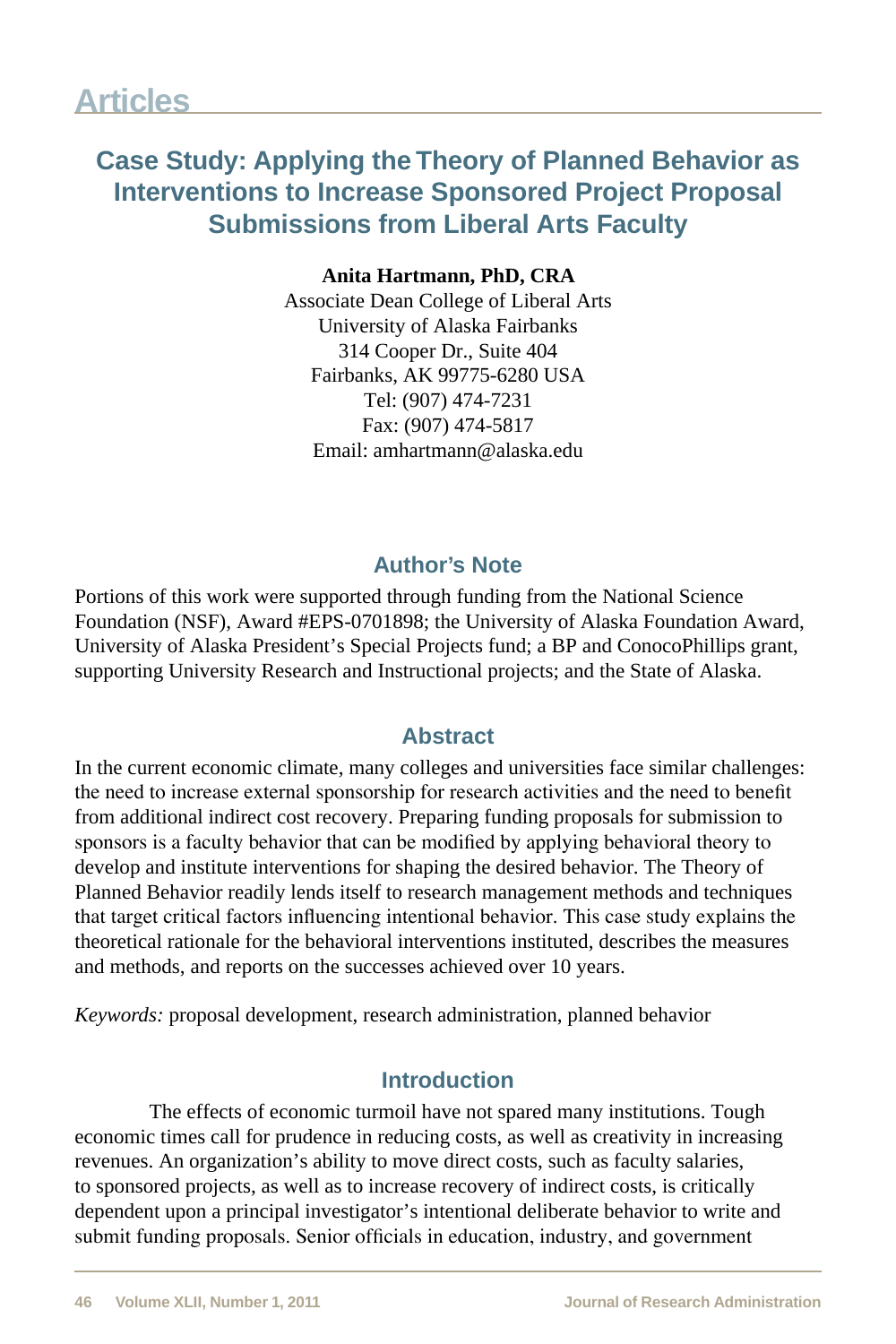represent the group of research administrators most often charged to develop policies and devise strategies for the increase of funding proposals.

Ajzen's Theory of Planned Behavior (TPB) is a powerful model with practical application to a variety of situations to predict and influence human intentions to perform a range of desirable behaviors (Ajzen, 1991). Evidence from narrative and metaanalytic reviews support its efficacy as a predictor of intentions and behavior capable of explaining 20 percent or more of the variance in prospective measures of actual behavior (Armitage & Conner, 2001). This theoretical model is particularly applicable to a variety of intentional human behaviors that are of importance to research management.

### **Theoretical Model**

The Theory of Planned Behavior is a derivative of Ajzen and Fishbein's earlier Theory of Reasoned Action, in which they tried to estimate discrepancy between a person's attitude toward a behavior and the actual performance of that behavior (Ajzen & Fishbein, 1980). Subsequent research indicates that behavior may not be voluntary or under control. Recognizing that human behavior can be both deliberative and planned, the initial theoretical model was refined to include the element of perceived behavioral control and published as the Theory of Planned Behavior (Ajzen, 1991).



*BEHAVIOR*

*Figure 1:* Theory of Planned Behavior explains a significant portion of variability in deliberate behavior (Ajzen, 1991).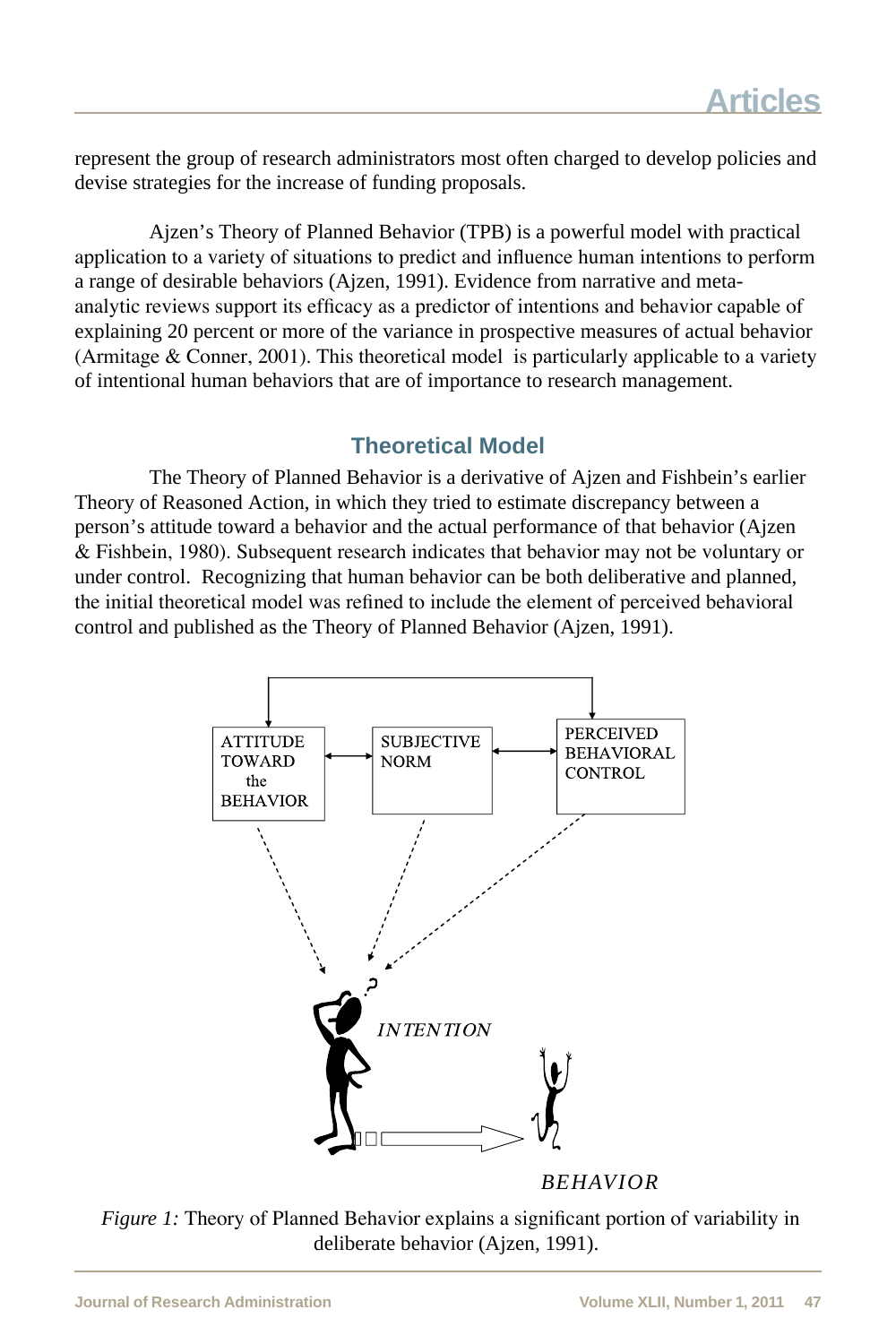The theory explains that the best predictor or immediate determinant of a behavior (i.e., whether a faculty member will prepare and submit a funding proposal) is the *intention* to act or not to act. This critical decision point of intending to act is influenced by three factors:

- 1. *Attitude toward the behavior*, which reflects the individual's evaluation of the behavior, its personal value and desirability, and the perceived benefits or rewards for performing the behavior.
- 2. *Perception of subjective norm:* Intentionality is also influenced by the individual's perception of the social pressure to execute, or not to execute, the behavior.
- 3. *Perceived control over the behavior*, which is a person's perceptions of his or her ability to perform the behavior. An individual's perceived control is influenced by experiences with the behavior and ability to overcome associated obstacles.

TPB predicts that a potential principal investigator (PI) is more likely to intend to pursue external funding for projects, and will actually follow through to write and submit a funding proposal, when that person:

- a. believes that submitting funding proposals is a desirable and valued behavior;
- b. sees other similar people successfully writing and submitting proposals; and
- c. perceives they are able to write and submit proposals, that obstacles can be overcome.

## **Case Context**

#### *The University*

The University of Alaska Fairbanks (UAF) is located in the interior of Alaska, approximately 75 miles from the Arctic Circle. UAF is the main campus, and the research university, of the statewide University of Alaska system; UAF is the only doctoralgranting institution in the State of Alaska. UAF was originally founded in 1917 as the Agricultural College and School of Mines. Today, UAF is America's northernmost Land, Sea, and Space-grant institution, and in 2009 was named as one of the West's best colleges by the Princeton Review. UAF holds an RU/H Carnegie classification, and research expenditures at UAF have increased substantially from \$56.4 million in FY97 to over \$107 million in FY09. UAF ranks first out of 50 universities in the amount of research funds awarded from the National Science Foundation (websites of UAF and NSF).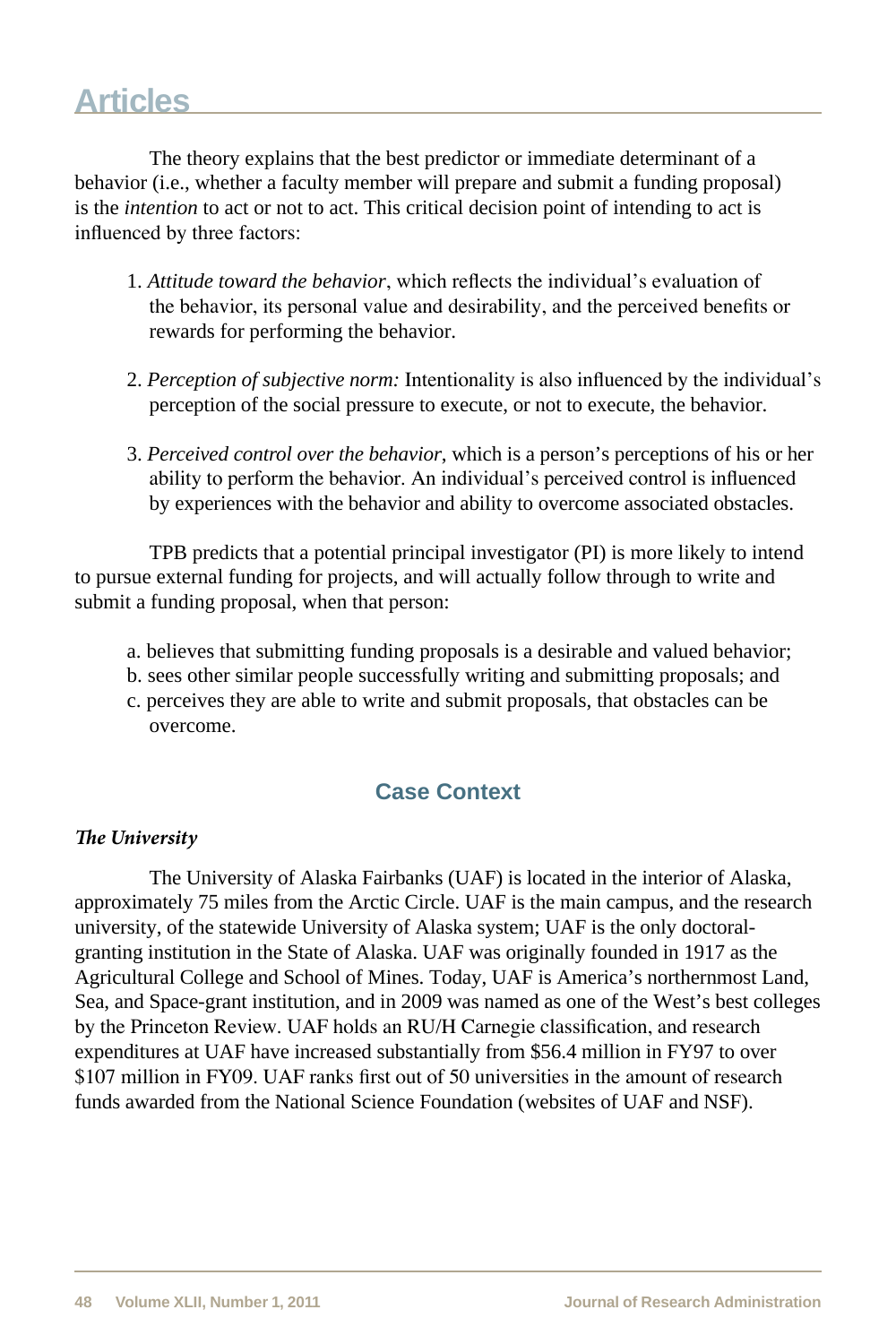#### *The College*

This context differs dramatically at UAF's College of Liberal Arts (CLA), whose faculty tend to view the College as a predominantly undergraduate teaching institution. This derives from the fact that the College provides a broad liberal arts undergraduate education with strengths in circumpolar teaching and research emphasizing Alaska Native peoples and languages; the College also bears a heavy general education service mission to provide over 68 percent of courses that meet core curriculum requirements for all UAF baccalaureate degrees. However, the College of Liberal Arts is one of the largest colleges in the University of Alaska statewide system, and is comprised of nearly 400 employees that include over 150 potential principal investigators, who are also all members of the faculty union, United Academics. The College's 28 academic units offer 20 undergraduate degree programs, 11 master's degree programs, and 4 doctoral programs.

#### *Problem Statement*

Given the College's self-concept as a teaching college, and institutional identity as a service provider to the other degree programs, there was very little sponsored project activity occurring prior to the year 2000, as can be seen in Table 1.

*Table 1.* Summary of sponsored project effort and success prior to applying interventions based on the Theory of Planned Behavior. A five-year average was calculated using Microsoft Office Excel 2007 averaging function:  $\mu$  (average number of proposals) = 50;  $\mu$  (dollars sought) = \$4,435,416.67;  $\mu$  (new awards) = 14.8 (rounded down to 14 whole awards);  $\mu$  (new dollars awarded) = \$698,958.33;  $\mu$  (ICR to college) = \$39,204.

| Fiscal<br>Year | New<br>Proposals | Dollars<br>Sought | New<br>Awards | Dollars<br>Awarded | ICR<br>to college |
|----------------|------------------|-------------------|---------------|--------------------|-------------------|
| <b>FY96</b>    | 64               | \$3,600,000       | 19            | 120,000<br>S.      | \$36,100          |
| <b>FY97</b>    | 57               | \$4,100,000       | 16            | 140,000            | \$33,520          |
| <b>FY98</b>    | 60               | \$6,750,000       | 16            | \$1,600,000        | \$24,638          |
| <b>FY99</b>    | 21               | \$2,200,000       | 5             | 95,000<br>S        | \$46,620          |
| FY00           | 48               | \$5,800,000       | 19            | \$1,750,000        | \$59,128          |

 In the Spring of 1999 the Dean of CLA realized that the College needed "to get this turned around." To meet that challenge, he implemented a plan to launch an Office for Research Development that included assigning one unrepresented faculty (this author) to serve as director, with two years to "prove up" by showing positive change and momentum. There was no provision for additional staff or budget beyond the director's salary and benefits. Two initial goals were set: increase recovered indirect costs to the College and increase sponsored project activity to 10% of College-wide overall faculty capacity.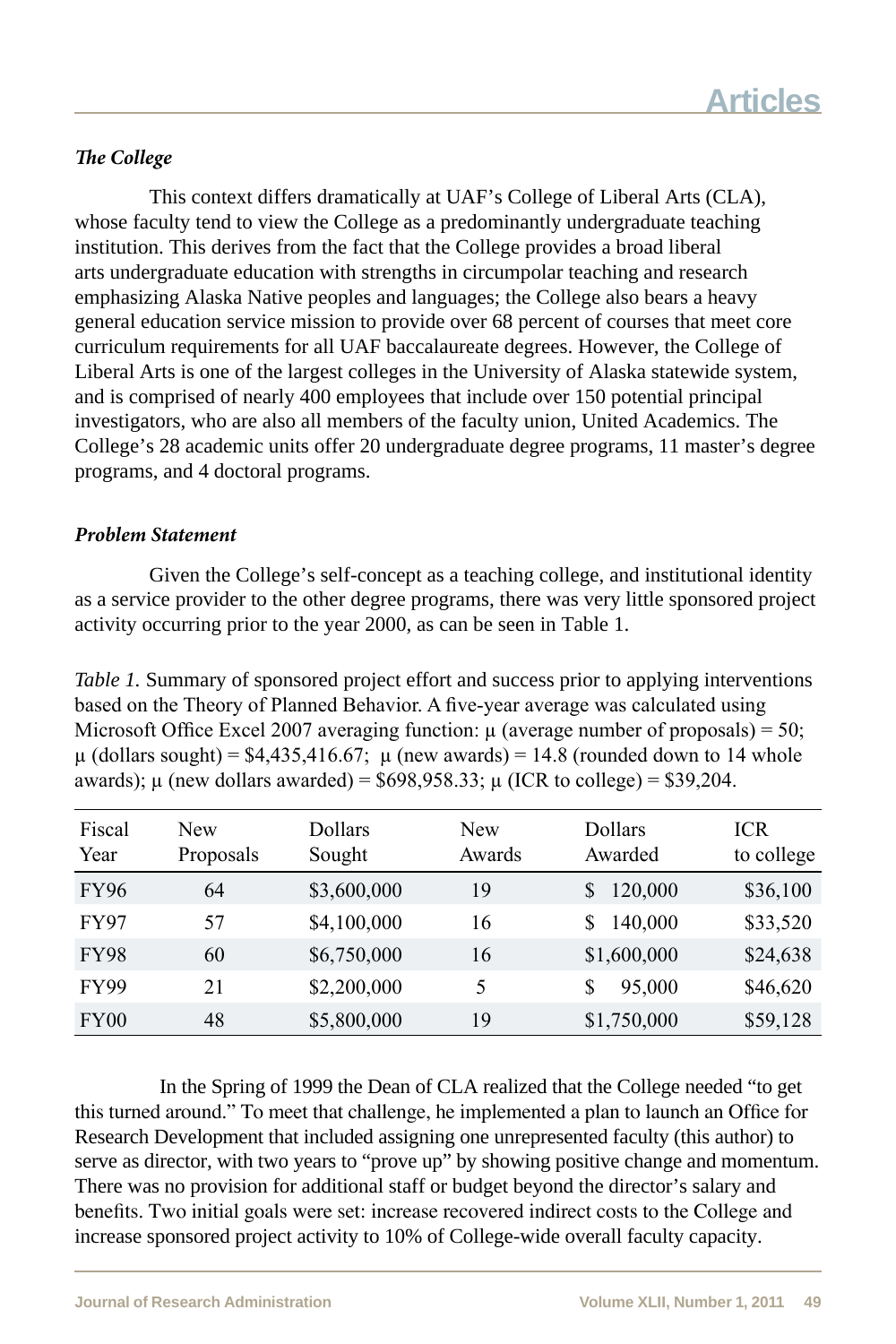## **Methods and Measures**

#### *Measures*

The situation was approached from a cognitive psychological perspective, since this was a well-defined problem. All the necessary information was spelled out in the problem statement and there were clear criteria to determine when the goal had been achieved. As shown in Figure 2, a working-backwards heuristic via means-end analysis was used to break down the difference between the initial state and the goal state, to identify the most important differences, and then to find an operator that would tend to reduce that difference (Solso, MacLin, & MacLin, 1998).



### *MEANS:* **INCREASE NUMBER OF NEW PROPOSALS WRITTEN**

 *Figure 2:* A working backwards heuristic via means-end analysis was used to break down the steps between the initial state and the goal state, to identify stages where change operators could have a positive impact.

*Indirect costs* are enumerated as the total dollars distributed to the College of Liberal Arts in each fiscal year as the unit's proportional share of the institution's facilities and administration cost recovery and distribution procedures for UAF-sponsored programs (UAF OSP website).

*Numbers of new awards* are counted in the fiscal year in which they are awarded regardless of fiscal year in which the project is proposed. Depending on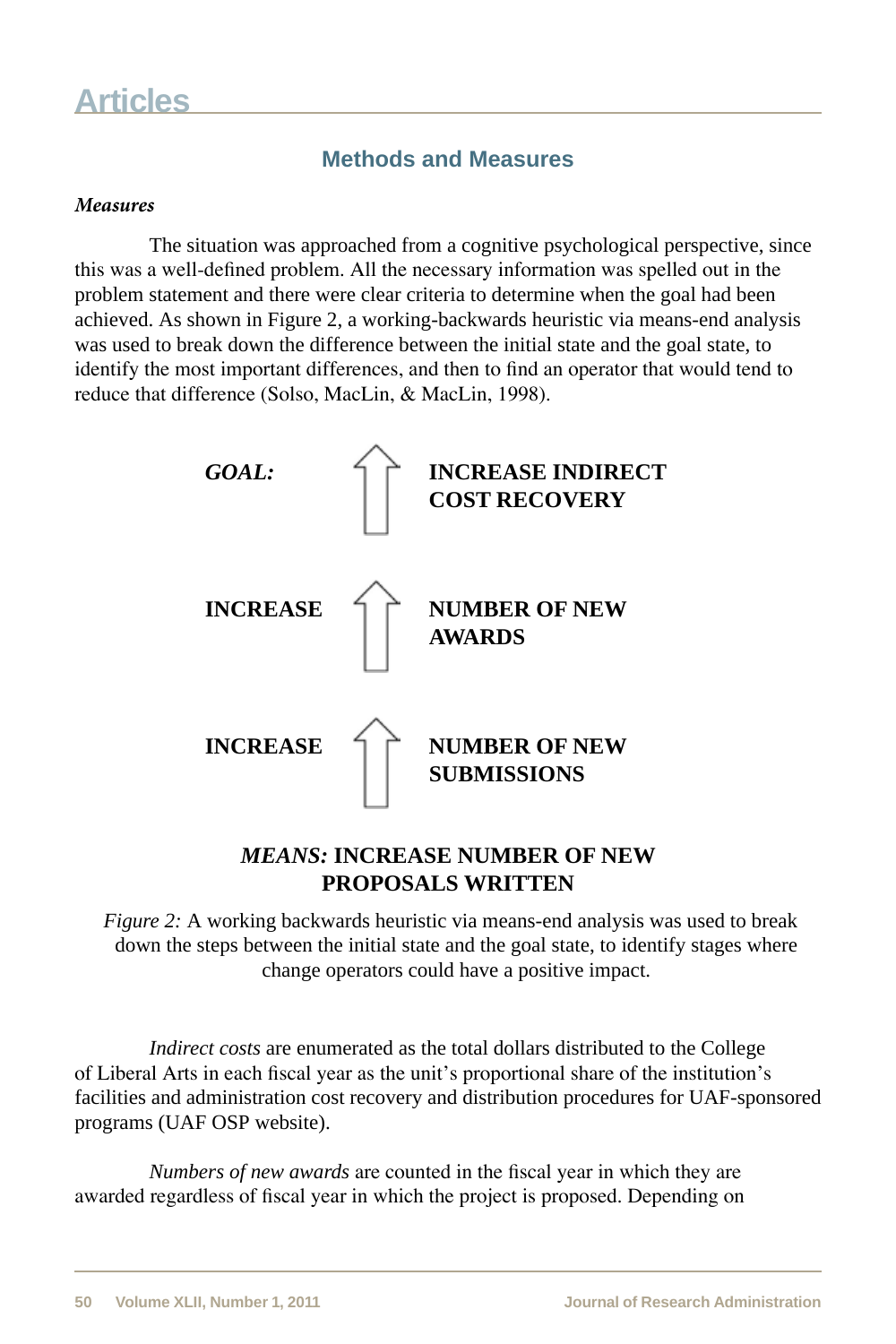timing of submission relative to federal review cycles, and the number of revisions and resubmissions that may be requested, the award event may lag the initial proposal event by up to 3 years.

*New dollars awarded* reflects the total dollar value of the new award that is enumerated in the fiscal year of the initial award.

*Number of new proposals/submissions* is the number of external funding proposals submitted in each fiscal year. In this particular case, external is broadly interpreted to mean external to the College of Liberal Arts, and includes university and statewide system internal competitions, many of which have federal sponsors such as Alaska EPSCoR/NSF and Alaska INBrE/NIH.

New proposals are written by eligible principal investigators, who are most often faculty, but may also be graduate students or staff, depending on the sponsor's eligibility guidelines. The most critical assets for the conduct of research and sponsored projects are the time and effort expended by faculty, whose expertise and interests match the sponsor's program requirements (Ebong, 2001). Universities and colleges typically identify teaching, research, and service as the components of their mission and the prime responsibility of the faculty (Darling  $\&$  Hensley, 1992). Since a university's most important asset to achieve the mission is its faculty, the number of faculty represents the capacity available to achieve the mission. How the primary objectives of the institution are met is significantly dependent upon how faculty effort is allocated among the tripartite mission components. Since most other resources are fixed, particularly at a publicly funded institution, faculty and staff time are the only resources that can be changed significantly to improve performance (Plater, 1995; Sink, 1985).

Developing sponsored projects in a primarily academic unit requires understanding the distribution of faculty resource capacity. In this case, while the total number of faculty is tallied, the total number of faculty workload units available for allocation was a more useful measure of resource allocation (see Table 2).

#### *Methods*

Within the constraints of a one-person office and no additional budget, interventions were designed and implemented to deliberately target the three factors that most influence the critical decision point:

*1. To change attitude toward the behavior using public and private rewards:*  Since attitude toward a behavior reflects the individual's evaluation of the behavior, its personal value and desirability, and the perceived benefits or rewards for performing the behavior, the following interventions were implemented.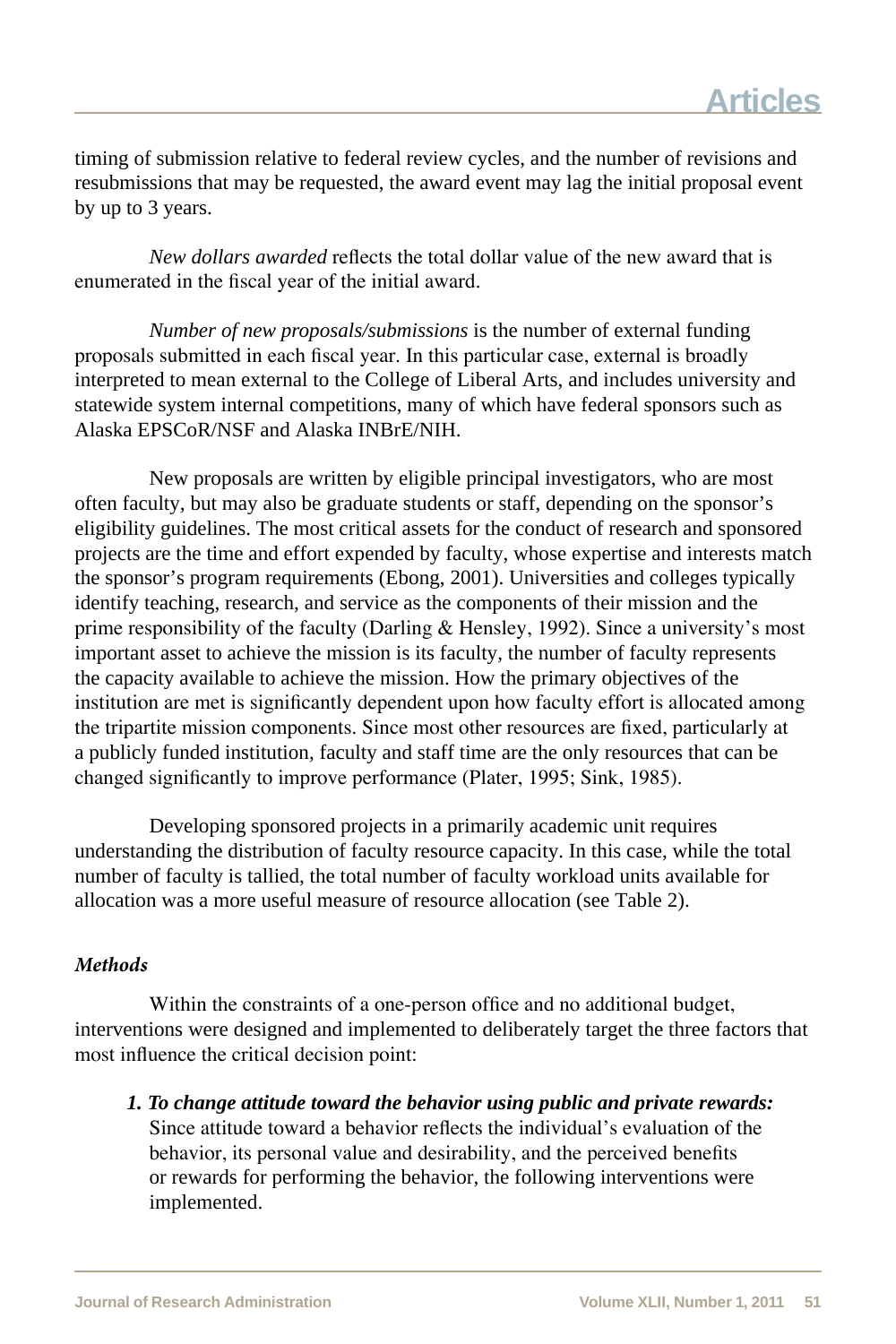*Table 2.* Summary of the allocation of the college's faculty resource capacity to the tripartite mission components. Note that the increase in sponsored activities did not reduce teaching efforts; teaching allocation actually increased. The goal was to preserve teaching capacity, reduce service commitments, and to increase sponsored projects by converting unsponsored research activities into sponsored projects.

| Academic<br>Year | Capacity<br># Faculty | Capacity<br># WLUs | Effort<br>% research | Effort<br>% sponsored | Teaching<br>% WLUs | Service<br>% WLUs |
|------------------|-----------------------|--------------------|----------------------|-----------------------|--------------------|-------------------|
| $1999 - 2000$    | 111                   | 2855.5             | 22.19%               | 3.41%                 |                    |                   |
| $2000 - 2001$    | 111                   | 3248.5             | 23.21%               | 5.61%                 |                    |                   |
| $2001 - 2002$    | 111                   | 2858.5             | 22.25%               | 4.44%                 |                    |                   |
| $2002 - 2003$    | 139                   | 3732.5             | 21.09%               | 5.32%                 |                    |                   |
| $2003 - 2004$    | 141                   | 4097.0             | $16.0\%$             | $5.0\%$               | $46.0\%$           | 27.0%             |
| $2004 - 2005$    | 143                   | 4250.0             | 18.0%                | $4.0\%$               | 50.0%              | 25.0%             |
| $2005 - 2006$    | 136                   | 4026.0             | 19.0%                | $7.0\%$               | 47.0%              | $26.0\%$          |
| $2006 - 2007$    | 121                   | 3722.0             | 23.0%                | $6.0\%$               | $47.0\%$           | 24.0%             |
| $2007 - 2008$    | 121                   | 3722.0             | $23.0\%$             | $6.0\%$               | 47.0%              | $24.0\%$          |
| $2008 - 2009$    | 136                   | 4213.2             | 27.0%                | 11.0%                 | 54.0%              | 19.0%             |
| $2009 - 2010$    | 130                   | 3602.0             | 28.0%                | $8.0\%$               | 55.0%              | 18.0%             |

 $WLUs = \text{faculty}$  workload units Effort = % WLUs allocated to the activity

#### a. Monthly research newsletter

A monthly, one page, double-sided, black & white research newsletter was launched that listed every proposal submitted by PI name, and every new award. This was distributed to the College, and at the monthly Chairs' Council, the proposing departments and faculty were individually and publicly thanked for making the effort and congratulated for their success.

#### *sample proposal entry:*

#### **PSYCHOLOGY (named person) NSF**  First Annual Televideo Conference of the Arctic: Sex and Culture Behavioral Science Research

*sample award entry:* 

## **ALASKA NATIVE LANG CTR \$ (named person) \$397,328 National Science Foundation**

Alor-Pantar Languages: Origins and Theoretical Impact (Euro-BABEL)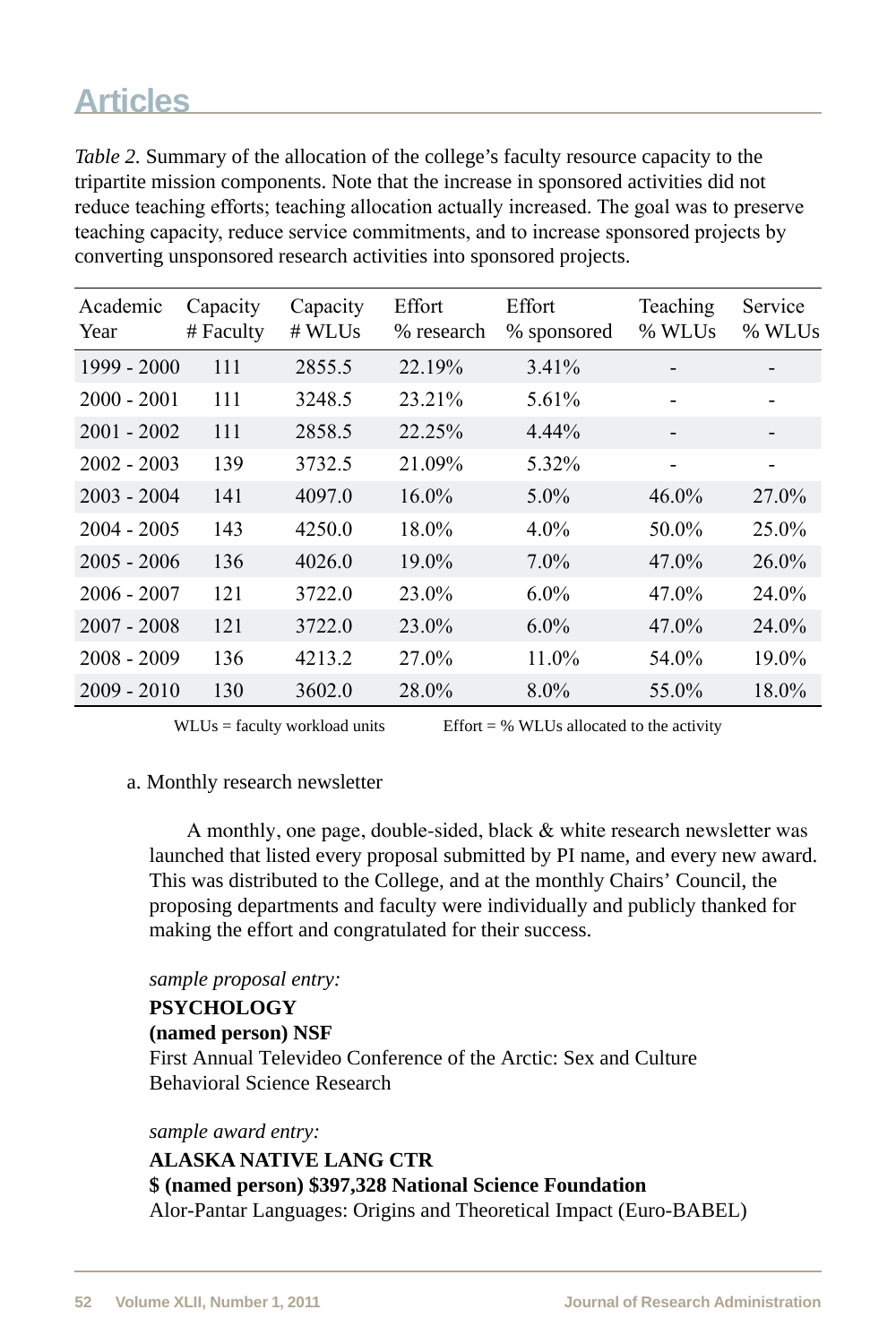b. "Spiritual bouquets"

Successful leadership involves encouraging the hearts of others (Custer, 2009). To send a message to the PI that would speak to the human spirit, saying that "you are valued and your efforts are appreciated," floral note cards were obtained suitable for either gender. At the end of every month, faculty who prepared and submitted a proposal of any size and to any sponsor received a personalized handwritten note card thanking them for their efforts and wishing them continued success in their research and scholarship.

Similarly, when a proposal was funded, another handwritten card, including a note from the Dean, was sent to the PI. Academic life can be busy, tough, and often just plain draining, so when something good happens, like a proposal being funded, it's something to get excited about and to celebrate. The intent of the notes was to let the faculty member know that the institution, and the Dean, have heard the good news, care about the success however large or small, and are celebrating along with the faculty PI.

Similarly, when a project was not funded, the disappointment was shared. The focus is on rewarding the desired intentional behavior (prepare and submit proposals) not necessarily on the outcome (grant funded or not). This is particularly important when a faculty has invested considerable time and effort to write a proposal. A follow up note of encouragement was sent out to let faculty know their effort was appreciated, that there is confidence that an appropriate sponsor will be found for their important work, and that their project will be kept in mind as new opportunities become apparent.

c. Public recognition via public display

A large wall-mounted locked display board is in the main hall at the entrance to the Dean's suite. This is an area of high foot traffic by all UAF students, parents, guests, and donors. From the end of May until the beginning of September, the display showcases College of Liberal Arts sponsored projects for that year. The display includes a note of thanks and praise from the Dean, as well as graphical presentation of progress on key metrics. Each year the display is organized around a theme, such as gardening. At the time of this writing, the grants manager had a proposal funded that would convert this bulletin board to an electronic bulletin board, allowing for substantial additional content, including audio and visual.

d. Dean's public recognition (reception and certificate)

After a change of college administration, the new Dean became aware of a small pot of Dean's discretionary private money and was convinced to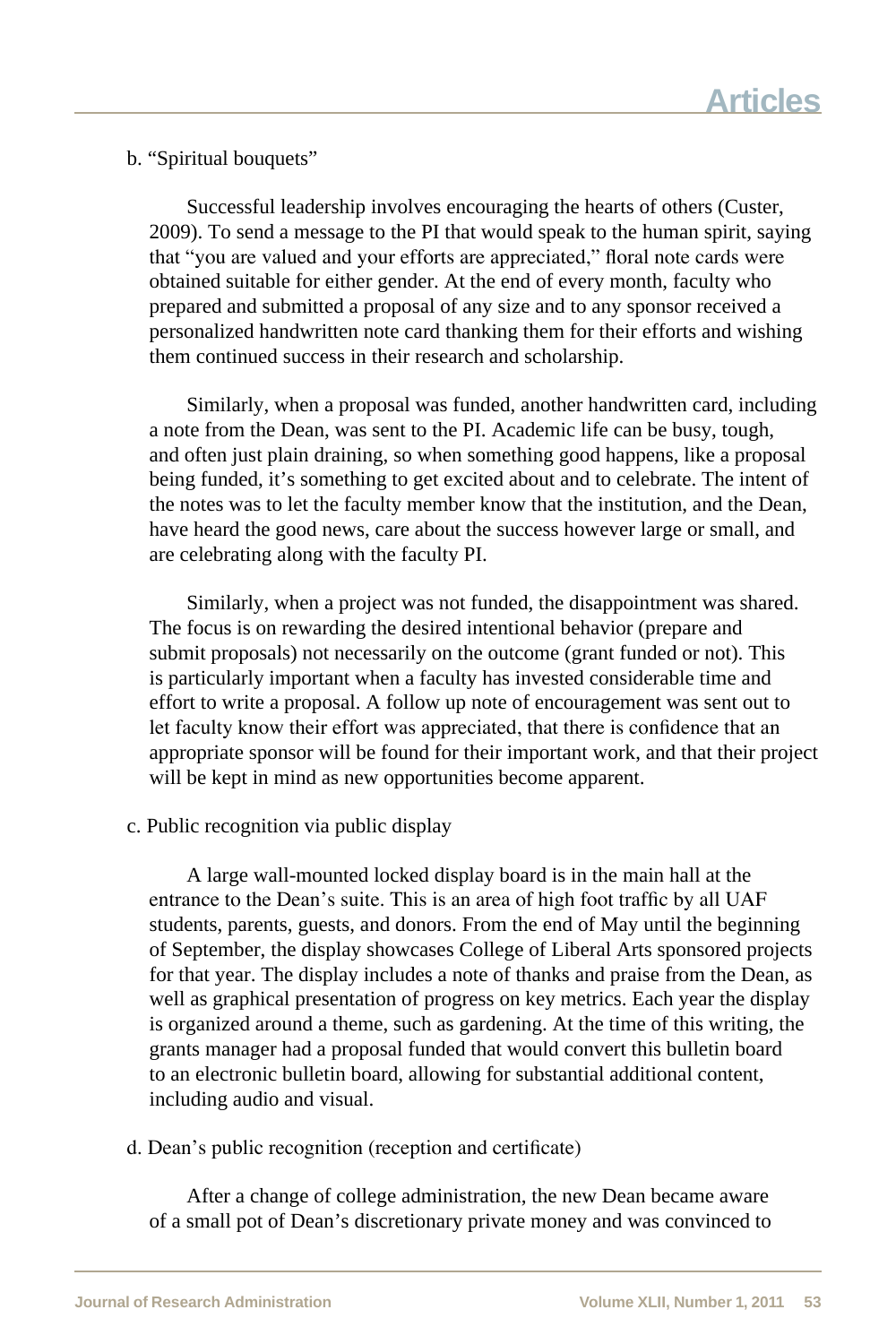hold a faculty appreciation reception during Academic Excellence Week in the Spring. Initially, the faculty were invited to a recognition tea with homebaked cookies in a large classroom. Their behavior was revealing, and included tentative peeking in the doorways and asking each other what this was all about. As faculty awareness and productivity grew, receptions were moved to the campus pub on a Friday afternoon with high-end hors d'oeuvres paid for with private monies and a no-host bar (total cost less than \$300). Among the various recognitions for teaching excellence and scholarship, such as publishing a book, the Dean also gave out a certificate of recognition to each faculty member who had received a new grant during the previous12 months. The bulletin board display also includes an encouraging word from the Dean.

#### *2. To change perception of subjective norm*

Since intentionality is also influenced by the individual's perception of the social pressure to execute or not to execute the behavior, the following interventions were implemented:

a. Welcome letter for new faculty and new department chairs, with tips for encouraging faculty to prepare and submit funding proposals.

Faculty Senate policies specify that academic department chairs will be elected from the faculty. The College has 28 elected department chairs, of whom approximately one-third in any given year are new to the role. Each newly elected chair receives a congratulatory letter that includes:

- welcome to the new role and where to find description of department chair duties
- a brief paragraph on what the department chair signature means when signing a sponsored project proposal transmittal form
- articulation that sponsored projects are a vital component of the discipline, of developing junior faculty, growing the program, and providing another revenue source
- "attached are a few articles that previous chairs have found helpful"

This letter also functions as the cover letter to a packet of helpful articles assembled for this purpose (Boyer, 2001; Gordon, 2004; Sterner, 1999).

b. College-wide statistics regularly published in the newsletter

Each monthly issue of the college research newsletter also features year-to-date statistics in one column on the front page. Under the image of an enthusiastic and encouraging screen bean, the data report number of new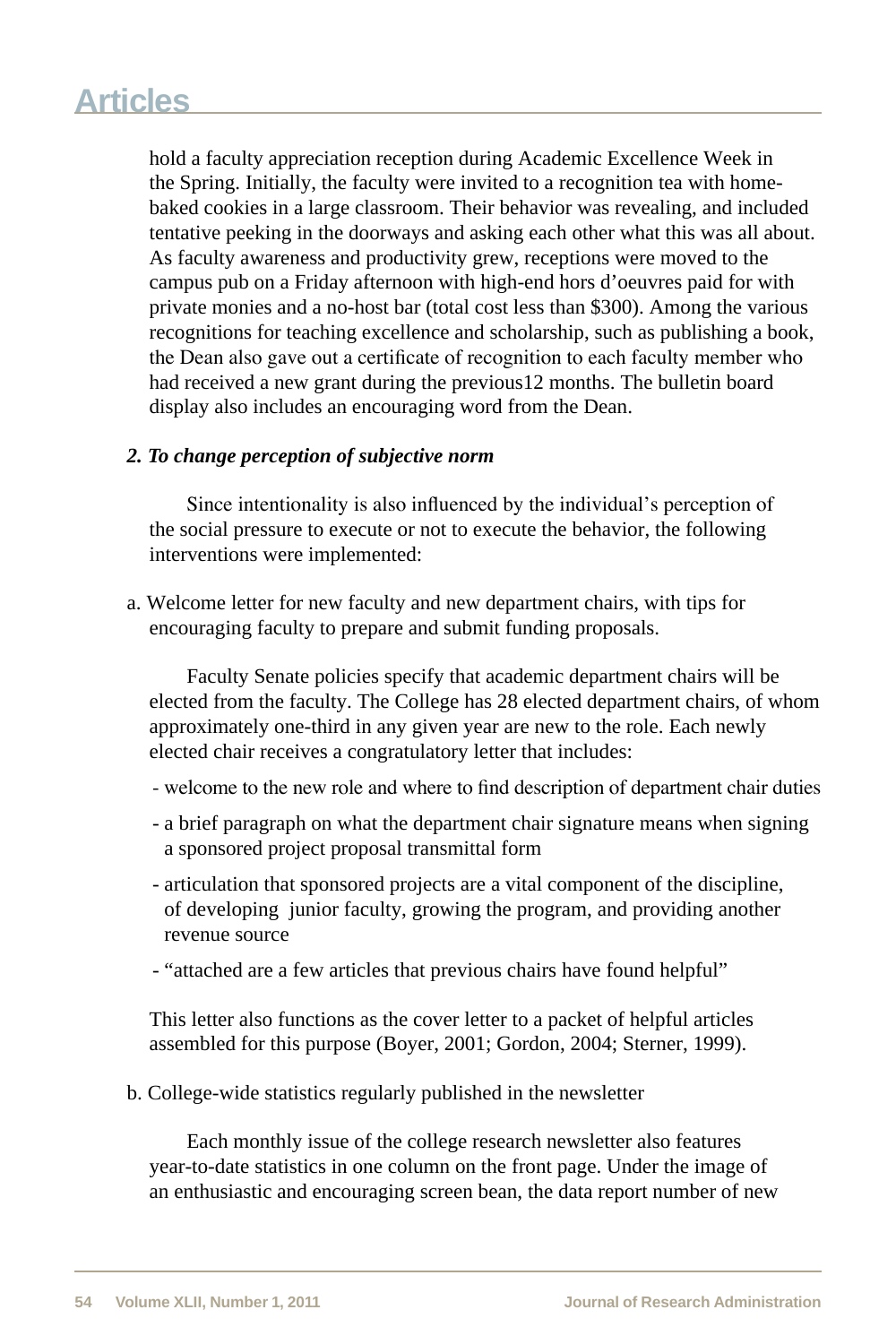proposals submitted, new dollars sought, new awards received, new dollars awarded, and the College's recovered indirect costs. The data also include the number of sponsored projects on which the college is a collaborator, as well as that total dollar effort to the university. Lastly, the data include the quarterly summary of the College's restricted funds: number and type of contracts, as well as total revenue.

#### c. Faculty workload allocation profile

Near the beginning of the Spring semester, at a College-wide meeting of the Chairs' Council, each department chair is presented with a graphic depiction of the College's overall faculty workload allocation trend for the previous six academic years (such as enumerated in Table 3), as well as their own individual departmental trend for the same period. These serve as a point of discussion between the Dean, who assigns the faculty workloads, and the chair, who recommends a faculty member's proposed workload to the Dean. In the past 10 years, four different deans have lead this discussion; however, the consistent message has emphasized the goals of preserving teaching capacity while simultaneously converting more scholarly work to sponsored projects.

#### *3. To change perceived control over the behavior*

Since perceived behavioral control is the person's perceptions of his or her ability to perform the behavior, and with knowledge that an individual's perceived control is influenced by experiences with the behavior and belief in an ability to overcome associated obstacles, the following interventions were implemented.

a. Wrote Grants for faculty development efforts

To avoid deserved criticism of "do as I say but not as I do," the Director wrote a successful President's Special Projects fund grant to support the College of Liberal Arts' Academic Researchers Maximizing Yields (A.R.M.Y.) project. In addition to supporting a local daylong grantsmanship workshop, the grant supported the purchase of over 100 copies of a how-to grants manual (Bauer, 2001; 2003). Each participant at the workshop received a copy of the manual, as did each department. A second successful funding proposal permitted two substantial orders, and consequently each newly hired faculty has received a personal "Welcome!" copy of the manual. Tucked into the new faculty's copy is a bookmark from the Office of Research Integrity (IRB/IACUC contacts), and business cards of the college proposal development specialist, as well as the Associate Dean to contact for assistance in getting started or to answer additional questions about the process.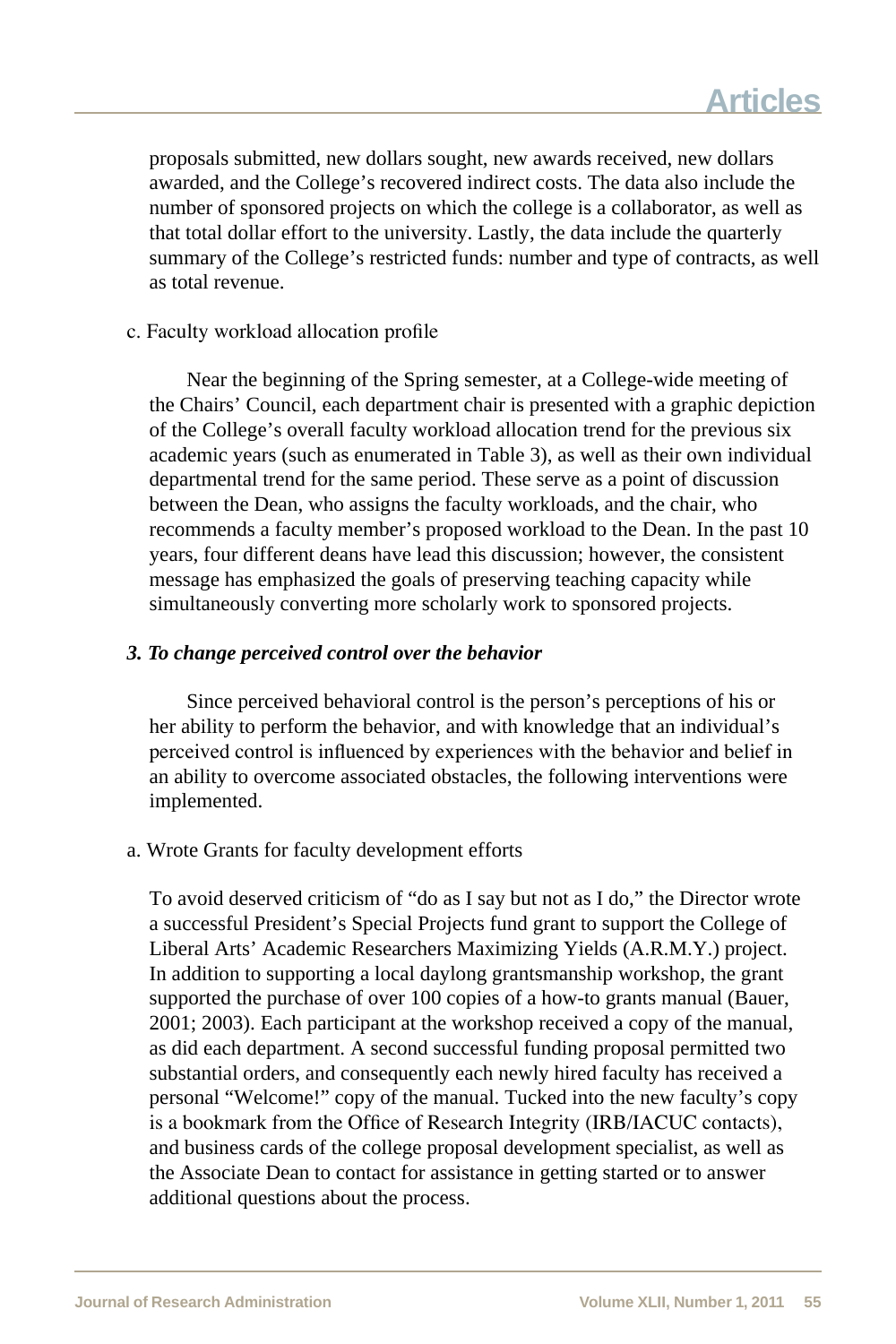#### b. Resources for individualized study

The CLA Research News contains at least four current websites for individualized study or online tutorials. The basic ones include: UAF's Office of Sponsored Programs page for "How to Write a Proposal" (UAF OSP website); the National Science Foundation's link to "How to Prepare Your Proposal" (NSF website); the U.S. Department of Health & Human Services link to helpful tips for "Writing Your Application" (US DHHS website); and various online tutorials, such as The Foundation Center's, "Proposal Writing Short Course" (The Foundation Center website). Each site is prescreened for relevancy of content to liberal arts faculty before being published.

#### c. Administrative support

The number of new proposals and new awards gradually increased to the point where the faculty's need for administrative support exceeded the capacity of a one-person office. At this same time, the University of Alaska successfully competed for a third-phase NSF/EPSCoR (Experimental Program to Stimulate Competitive Research) award that included a focus on building capacity in social science research (Alaska EPSCoR, EPS-0701898). Since the majority of the social sciences at UAF are housed within the College of Liberal Arts, so too would be the administrative burden resulting from this capacity-building effort. NSF Award #EPS-0701898 included partial support for a Grants Management Assistant, based centrally in the UAF College of Liberal Arts Dean's office, to support the growth in social science research. The additional full-time technical support has been integral to the successes reported here.

Concomitant with the NSF/EPSCoR award, the fourth International Polar Year (IPY) launched a massive international research effort estimated at over \$1.5-billion and involving 63 nations. In the U.S., the National Science Foundation alone awarded 389 IPY research grants for nearly \$160 million. Of those, 122 projects involved activities in Alaska, many of which were led by faculty from the University of Alaska. Of these, five awards totaling over \$1.5-million were based in the UAF College of Liberal Arts. Moreover, in 2009, UAF faculty successfully competed for four federal stimulus awards (ARRA funding). The increasing volume of proposals and awards, and the increasing complexity of large international collaborative projects, necessitated upgrading the assistant position to Grants Manager.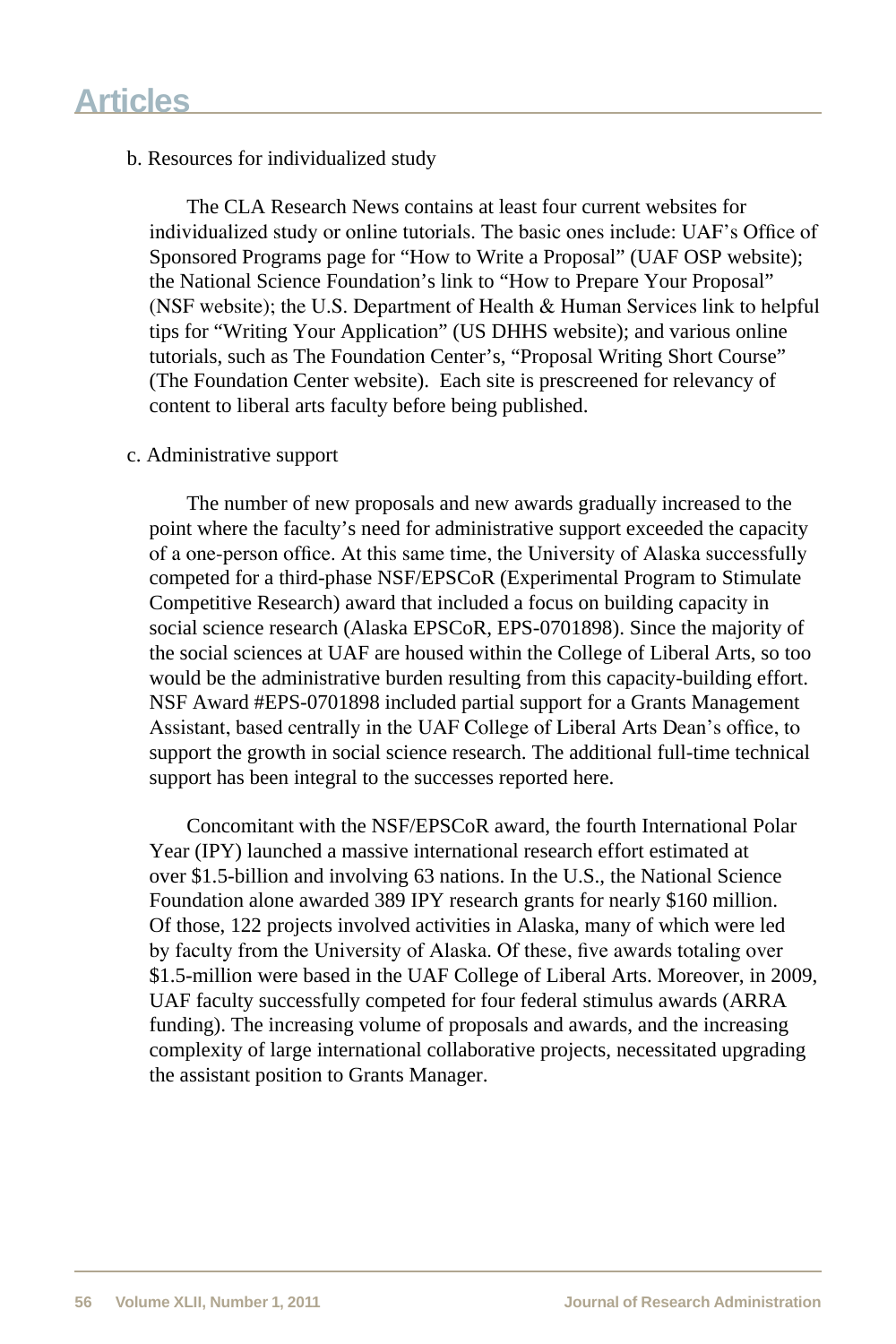#### *Results*

One serendipitous benefit is improved timeliness of award letter receipt. Faculty began bringing in their award letters almost as soon as they receive them because they wanted to be on the list to be recognized at the Spring reception, the monthly newsletter, and the Summer public bulletin board.

*Table 3.* Summary of sponsored project effort and success after applying interventions based on the Theory of Planned Behavior. A ten-year average was calculated using Microsoft Office Excel 2007 averaging function:  $\mu$  (average number of new proposals) = 56 (56.2 rounded down to 56 whole proposals);  $\mu$  (new dollars sought) = \$12,638,678.90;  $\mu$  (new awards) = 26 (26.6 rounded down to 26 whole awards);  $\mu$  (new dollars awarded)  $=$  \$1,861,198.10;  $\mu$  (ICR to college) = \$147,491.96.

| Fiscal<br>Year | <b>New</b><br>Proposals | Dollars<br>Sought | <b>New</b><br>Awards | Dollars<br>Awarded      | <b>ICR</b><br>to college |
|----------------|-------------------------|-------------------|----------------------|-------------------------|--------------------------|
| FY01           | 39                      | \$8,225,000       | 19                   | \$7,100,000             | \$96,431                 |
| FY02           | 37                      | \$3,800,000       | 28                   | \$2,800,000             | \$110,954                |
| FY03           | 59                      | \$9,300,000       | 23                   | 387,793<br>$\mathbb{S}$ | \$105,831                |
| FY04           | 56                      | \$36,800,242      | 27                   | 789,226<br>S.           | \$147,929                |
| <b>FY05</b>    | 78                      | \$30,296,876      | 32                   | 422,254<br>$\mathbb{S}$ | \$178,512                |
| <b>FY06</b>    | 74                      | \$8,248,992       | 49                   | \$2,252,243             | \$141,720                |
| FY07           | 66                      | \$10,243,324      | 14                   | \$1,153,541             | \$86,936                 |
| <b>FY08</b>    | 57                      | \$5,308,933       | 34                   | \$1,797,568             | \$170,876                |
| <b>FY09</b>    | 40                      | \$8,354,417       | 17                   | 732,455<br>S.           | \$227,770                |
| FY10           | 56                      | \$5,809,005       | 23                   | \$1,176,901             | \$207,958                |

As can be seen in a comparison between Table 1 and Table 3, the average annual number of new proposals increased by 10 percent; however, faculty were now pursuing much larger funding proposals, and the average annual number of new awards has nearly doubled; indirect cost recovery to the College has reached historic highs.

As seen in Table 2, the goal of increasing the overall College capacity allocated to sponsored projects to 10 percent or greater took several years to achieve and was finally realized in academic year 2008-2009. As also seen in Table 2, teaching capacity was not only preserved but actual teaching effort increased from an overall 46 percent faculty effort allocation to an overall 55 percent. The leadership of a strong dean contributed to the increase in teaching capacity alongside an emphasis on research mission and necessary reduction in faculty service obligations.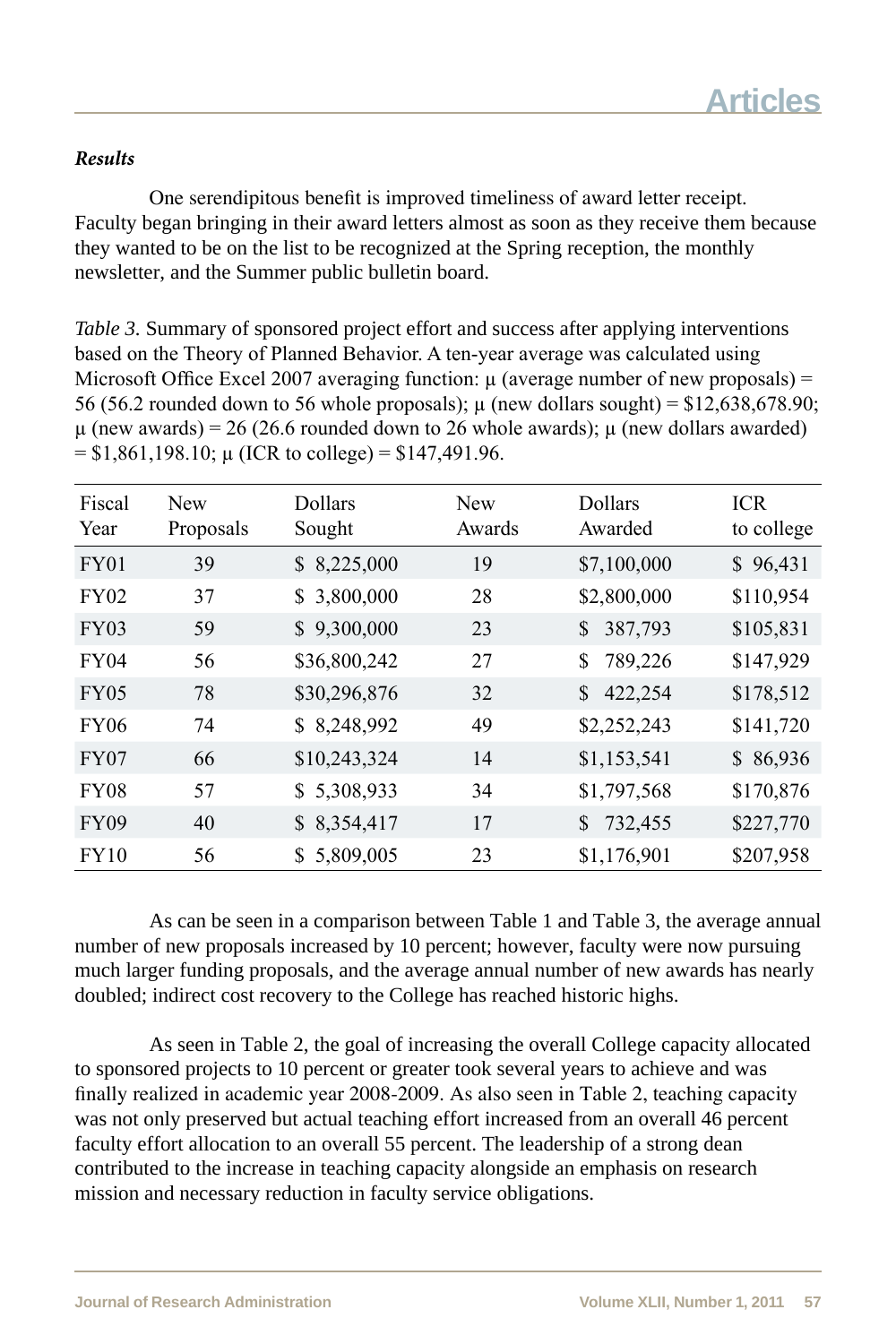#### *Discussion*

As predicted by the theory of planned behavior, management interventions deliberately targeted to address the critical factors that influence intentional behavior have been successful. The goal of increased indirect cost recovery to the College continues to be achieved, necessitating modifications to the annual targets. The goal of increasing overall College capacity allocated to sponsored projects was achieved more slowly and is being sustained at a productive level. The goal of preserving teaching capacity has been reached, and overall teaching capacity has increased.

## **Conclusion**

In the current economic climate, many colleges and universities face similar challenges. All need to increase external sponsorship and to benefit from additional indirect cost recovery. The theory of planned behavior readily lends itself to management methods and techniques that target the critical factors that influence intentional behavior. Such methods may be implemented readily in a wide variety of research settings; however, the particular interventions developed will differ according to the resources and opportunities of the institution and the particular needs of its researchers. As has been found by others who study researcher behavior (Cole, 2007), this case illustrates that understanding the research faculty's intentional behaviors is critical to the success of institutions that want to achieve university research missions, to support research and new faculty, and to expand the knowledge in all disciplines in society.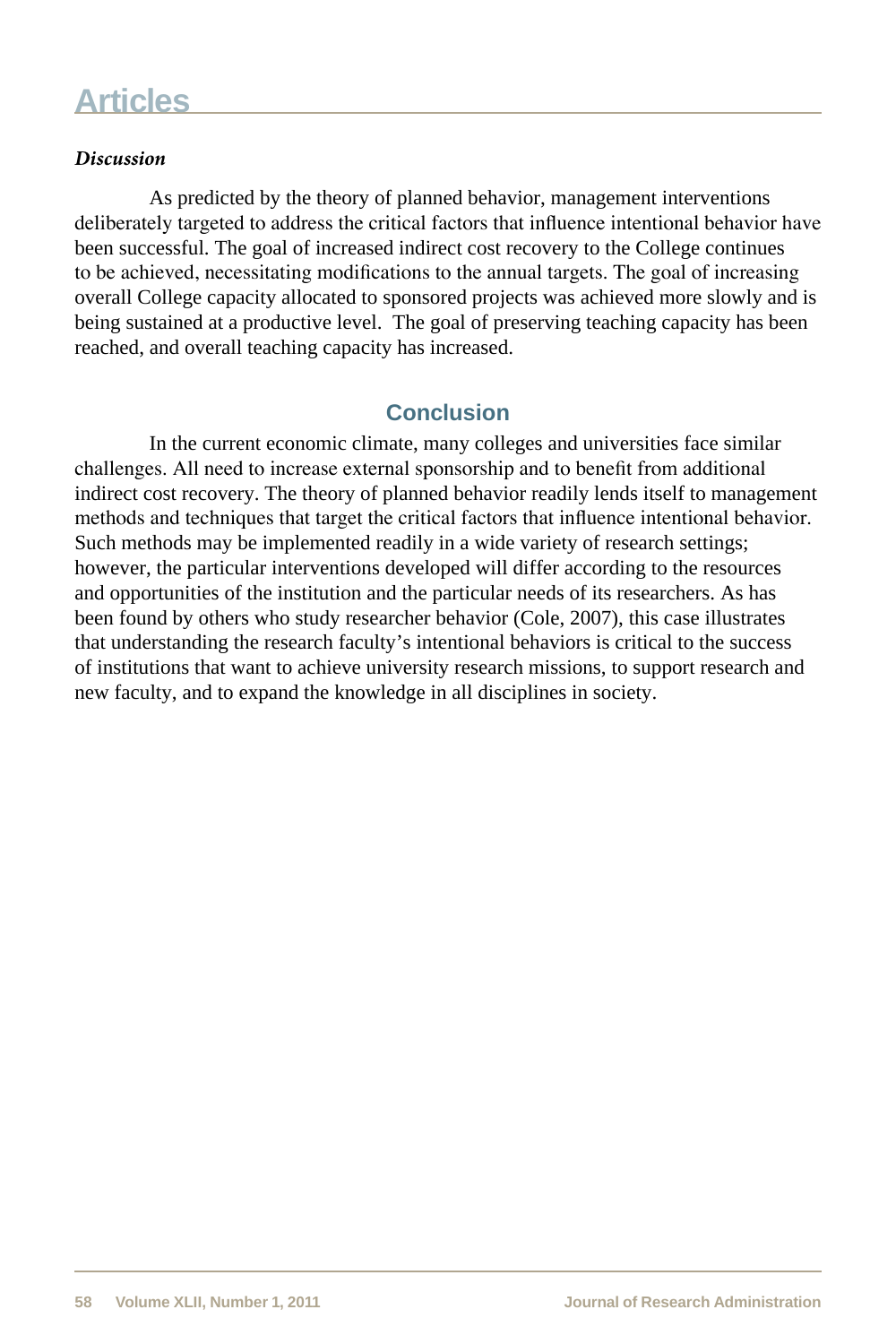### **References**

- Ajzen, I. (1991). The theory of planned behavior. *Organizational behavior and human decision processes, 50*(2), 179-211.
- Ajzen, I., & Fishbein, M. (1980). *Understanding attitudes and predicting social behavior.*  Englewood Cliffs, NJ: Prentice-Hall.
- Alaska EPSCOR Experimental Program to Stimulate Competitive Research. Social Science Component http://www.alaska.edu/epscor/focus/social/ NSF Award #EPS-0701898.
- Armitage, C., & Conner, M. (2001). Efficacy of the theory of planned behavior: A meta-analytic review. *British Journal of Social Psychology, 40*(4), 471-499.
- Bauer, D. G. (2001). *The "How-To" grants manual: Successful grantseeking techniques for obtaining public and private grants, 4e.* Westport, CT: American Council on Education/Praeger series.
- Bauer, D. G. (2003). *The "How-To" grants manual: Successful grantseeking techniques for obtaining public and private grants, 5e.* Westport, CT: American Council on Education/Praeger series.
- Boyer, P. G. (2001). Grant performance of junior faculty across disciplines: motivators and barriers. *The Journal of Research Administration, II*(1), 19-23.
- Cole, S. S. (2007). Researcher behavior that leads to success in obtaining grant funding: A model for success. *Research Management Review, 15*(2), 16-32.
- Custer, T. J. (2009). Encouraging the heart: Being a positive leader during stressful times. *NCURA Magazine,* July/August, 36.
- Darling, J. R., & Hensley, O. D. (1992). The strategic planning process for university research. In Hensley (Ed.) *Strategic Planning for University Research.*  Texas Tech University Press.
- Ebong, I. D. (2001). Faculty time and effort: Analysis for research development. *The Journal of Research Administration, II*(1), 11-18.
- Gordon, B. (2004). A development program for junior faculty submitting National Institutes of Health grant applications. *The Journal of Research Administration, XXXV*(1), 12-16.